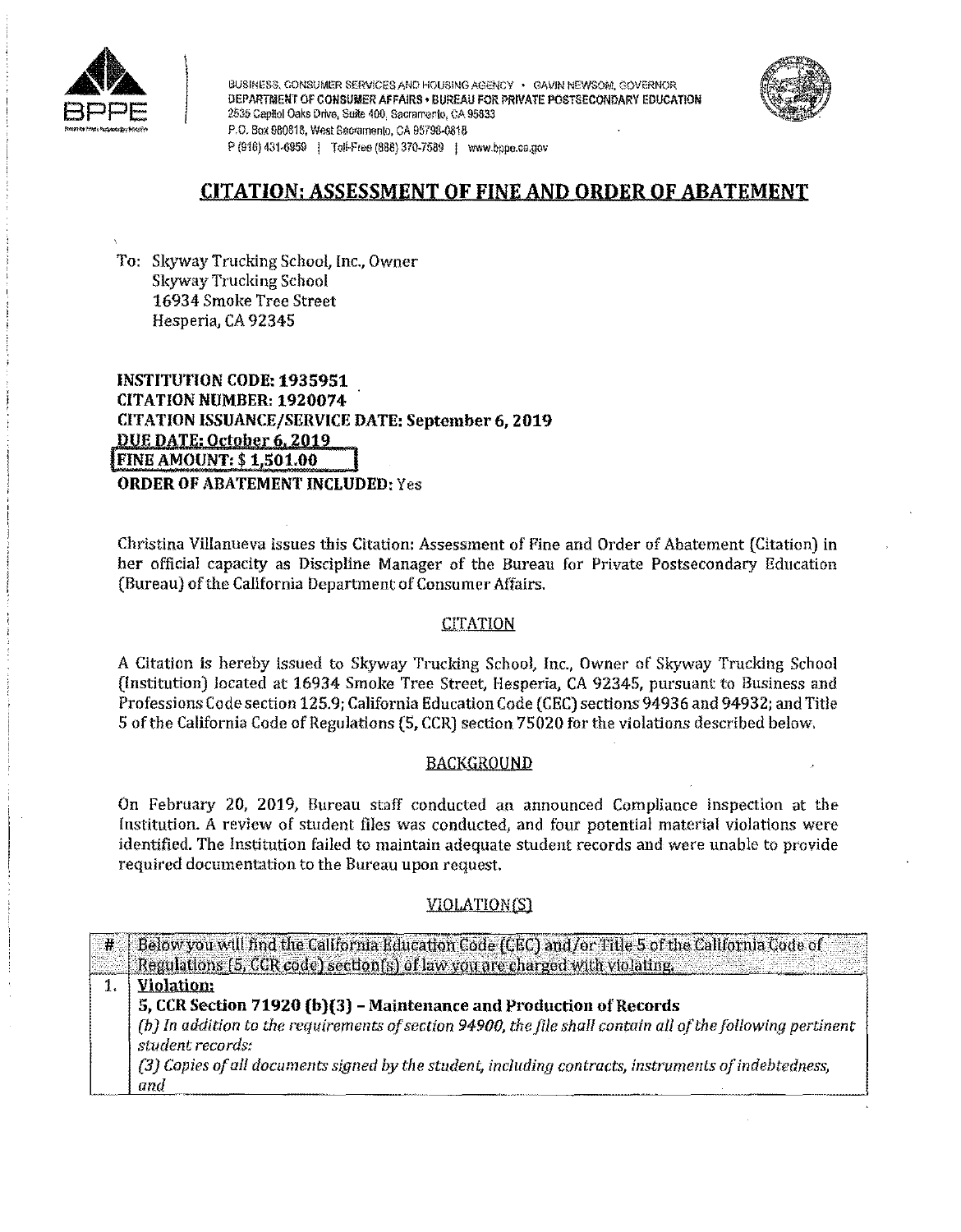|    | documents relating to financial aid;                                                                                                                                                                                               |
|----|------------------------------------------------------------------------------------------------------------------------------------------------------------------------------------------------------------------------------------|
|    | The Institution did not retain the signed, initialed, and dated SPFS for the student files. The<br>Institution representative stated that they did not keep the signed copies and were not aware of 5,<br>CCR Section 71920 (b)(3) |
|    | <b>Order of Abatement:</b>                                                                                                                                                                                                         |
|    | The Bureau orders the Institution to provide a policy, or procedure, of how all required                                                                                                                                           |
|    | documentation will be maintained for future compliance of 5, CCR Section 71920(b)(3).                                                                                                                                              |
|    | <b>Assessment of Fine</b>                                                                                                                                                                                                          |
|    | The fine for this violation is \$501.00                                                                                                                                                                                            |
| 2. | <b>Violation:</b>                                                                                                                                                                                                                  |
|    | 5, CCR Section 71770 (a)(1) - Admissions Standards and Transferred Credits Policy                                                                                                                                                  |
|    | (a) The institution shall establish specific written standards for student admissions for each<br>educational program. These standards shall be related to the particular educational program. An                                  |
|    | institution shall not admit any student who is obviously unqualified or who does not appear to have a                                                                                                                              |
|    | reasonable prospect                                                                                                                                                                                                                |
|    | of completing the program. In addition to any specific standards for an educational program, the                                                                                                                                   |
|    | admissions standards must specify as applicable that:                                                                                                                                                                              |
|    | (1) Each student admitted to an undergraduate degree program, or a diploma program, shall possess                                                                                                                                  |
|    | a high school diploma or its equivalent, or otherwise successfully take and pass the relevant<br>examination as required by section 94904 of the Code.                                                                             |
|    |                                                                                                                                                                                                                                    |
|    | CEC Section 71920 (b)(1)(A) - Student Records                                                                                                                                                                                      |
|    | (b) In addition to the requirements of section 94900, the file shall contain all of the following pertinent                                                                                                                        |
|    | student records:                                                                                                                                                                                                                   |
|    | (1) Written records and transcripts of any formal education or training, testing, or experience that are                                                                                                                           |
|    | relevant to the student's qualifications for admission to the institution or the institution's award of<br>credit or acceptance of transfer credits including the following:                                                       |
|    | (A) Verification of high school completion or equivalency or other documentation establishing the                                                                                                                                  |
|    | student's ability to do college level work, such as successful completion of an ability-to-benefit test;                                                                                                                           |
|    |                                                                                                                                                                                                                                    |
|    | The Institution failed to collect verification of high school completion, GED or Ability-to-Benefit test                                                                                                                           |
|    | results from students. The Institution representative stated that they were not aware of the                                                                                                                                       |
|    | requirements to ask for, and collect, the documentation as outlined in 5, CCR Section 71770 (a)(1).                                                                                                                                |
|    | <b>Order of Abatement:</b>                                                                                                                                                                                                         |
|    | The Bureau orders the Institution to provide a policy, or procedure, of how all required                                                                                                                                           |
|    | documentation will be maintained for future compliance of 5, CCR Section 71770 (a)(1) and CEC                                                                                                                                      |
|    | Section 71920 (b)(1)(A).                                                                                                                                                                                                           |
|    | <b>Assessment of Fine</b>                                                                                                                                                                                                          |
|    | The fine for this violation is \$1,000.00                                                                                                                                                                                          |
|    | TOTAL ADMINISTRATIVE FINE DUE: \$1,501.00                                                                                                                                                                                          |
|    |                                                                                                                                                                                                                                    |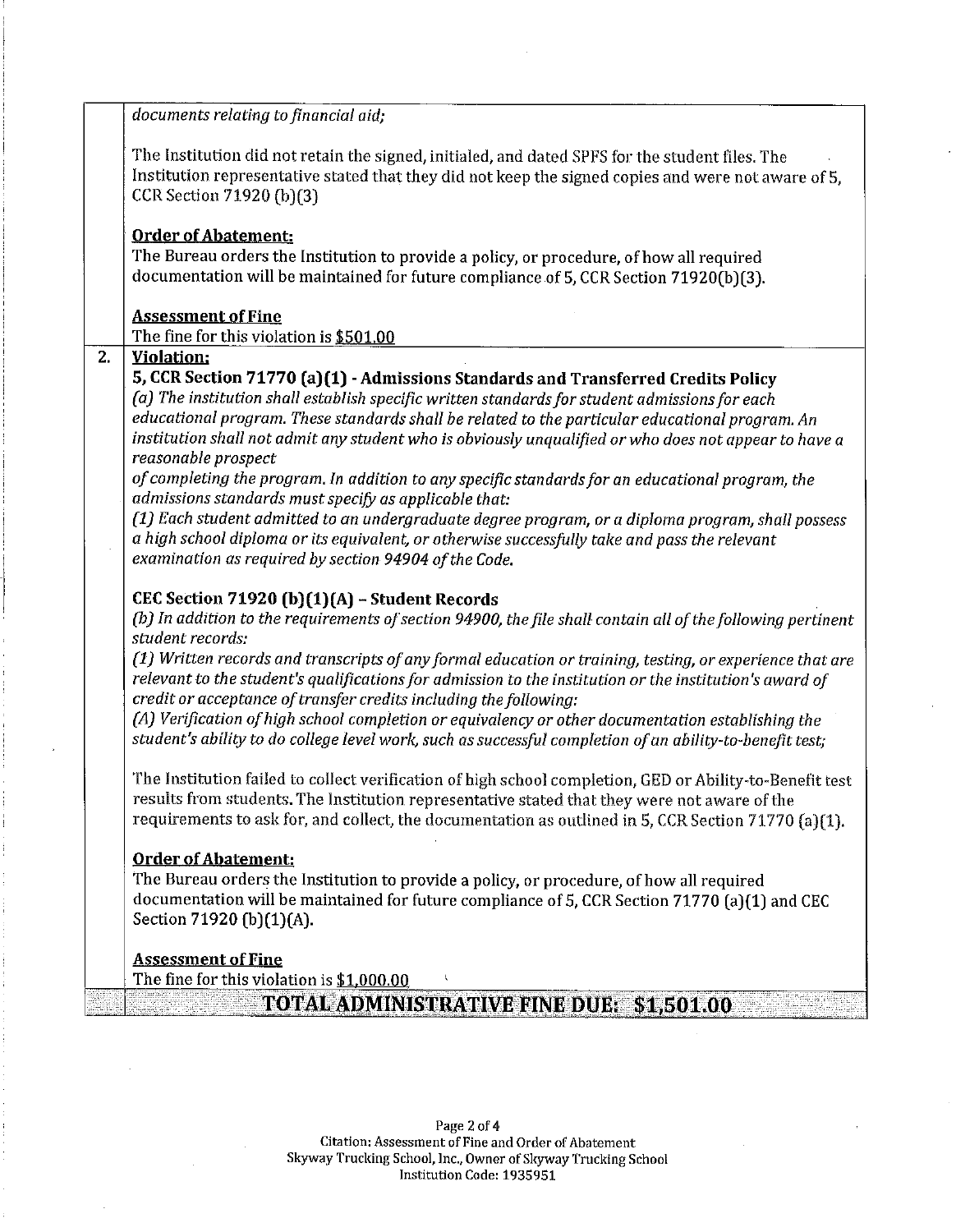#### ASSESSMENT OF A FINE

In accordance with CEC section 94936; and 5, CCR sections 75020 and 75030, the Bureau hereby orders this assessment of fine in the amount of **\$[1,501.00](https://1,501.00)** for the violations described above. **Payment must be made, to the Bureau, within 30 days from the date of service of the Citation.** 

#### COMPLIANCE WITH ORDER OF ABATEMENT

In accordance with the provisions of CEC section 94936 and 5, CCR section 75020 the Bureau hereby issues the order(s) of abatement described above. **Evidence of compliance with the order( s) of abatement must be submitted, to the Bureau, within 30 days from the date of service of the Citation.** 

#### APPEAL OF CITATION

You have the right to contest this Citation through an informal conference with the Bureau; and/or through an administrative hearing in accordance with Chapter 5 (Commencing with Section 11500) of Part 1 of Division 3 of Title 2 of the Government Code.

If you wish to contest this Citation, you must submit the 'Notice of Appeal of Citation - Request for Informal Conference and/or Administrative Hearing' form (enclosed) within 30 days from the date of service of the Citation. *If you do not request an informal conference and/or an administrative hearing*  within 30 days from the service of the Citation, you will not be able to request one at a later time.

Unless a written request for an informal conference and/or an administrative hearing is signed by you and delivered to the Bureau by **October 6, 2019,** you will be deemed to have waived or forfeited your right to appeal this matter.

#### EFFECTIVE DATE OF CITATION

If you do not request an informal conference and/or an administrative hearing, this Citation shall become effective on **September 6, 2019.** Payment of the administrative fine and evidence of compliance with the order(s) of abatement shall be due by **October 6, 2019** . Your payment of the administrative fine shall not constitute an admission of the violation(s) charged.

If a hearing is requested, you will not be required to comply with this Citation until 30 days after a final order is entered against you.

## **Payment of the administrative fine and/or written request for appeal must be mailed to:**

Gabriella Perez, Discipline Citation Program Bureau for Private Postsecondary Education 2535 Capitol Oaks Drive, Suite 400 Sacramento, CA 95833

Page 3 of 4 Citation: Assessment of Fine and Order of Abatement Skyway Trucking School, Inc., Owner of Skyway Trucking School Institution Code: 1935951